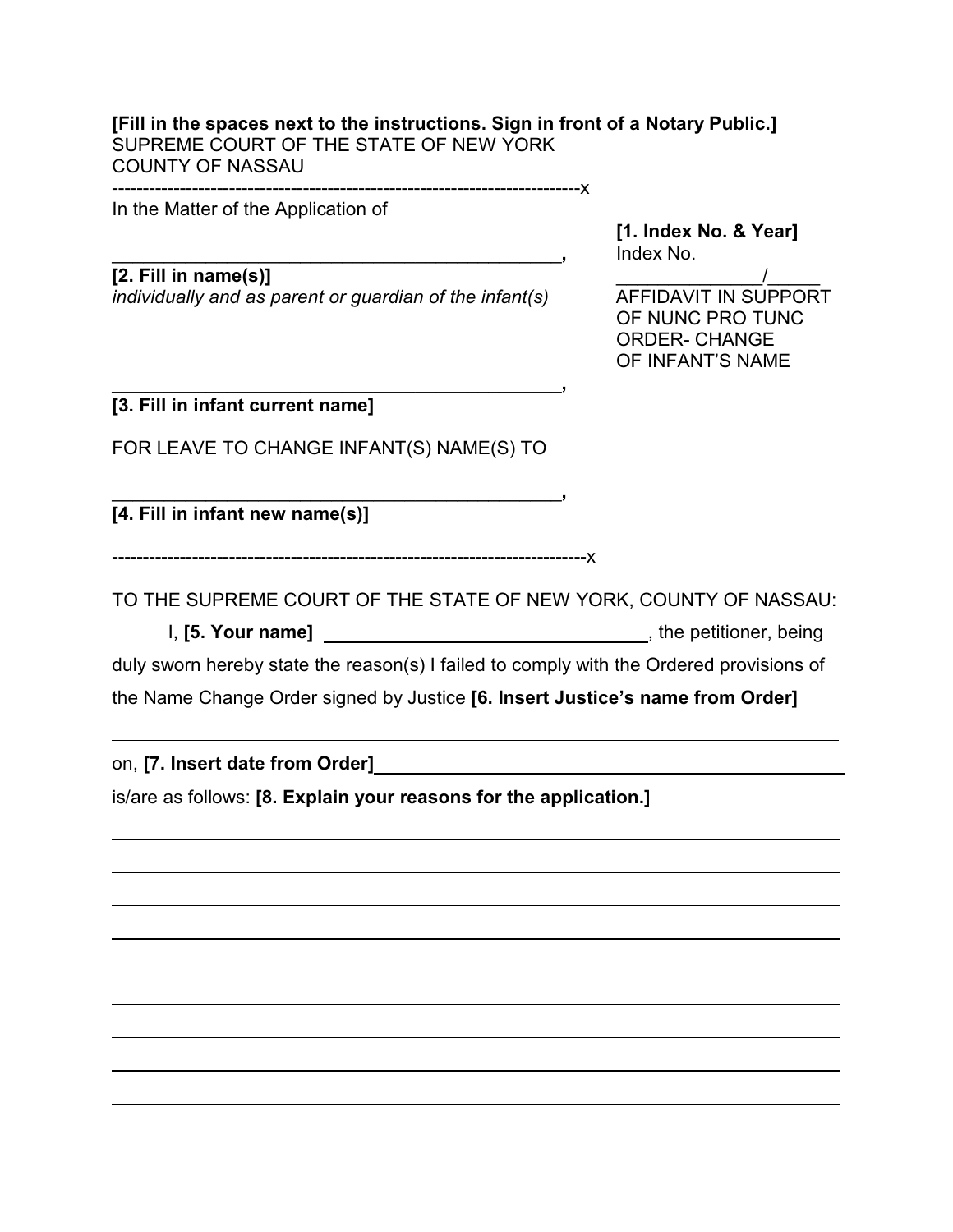I further state that I have made no previous application has been made for this relief before this or any other court of competent jurisdiction.

WHEREFORE, your petitioner respectfully asks that the Court grant me this Nunc Pro Tunc order allowing me an additional sixty (60) days to comply with the terms of the aforementioned order

l

### $\overline{a}$ **[9. SIGN YOUR NAME BEFORE NOTARY]**

# **[10. PRINT YOUR NAME]**

Sworn to before me this day of \_\_\_\_\_\_\_\_\_\_\_\_\_\_\_, 20 \_\_

Notary Public **[11. Affidavit must be notarized]**

\_\_\_\_\_\_\_\_\_\_\_\_\_\_\_\_\_\_\_\_\_\_\_\_\_\_\_